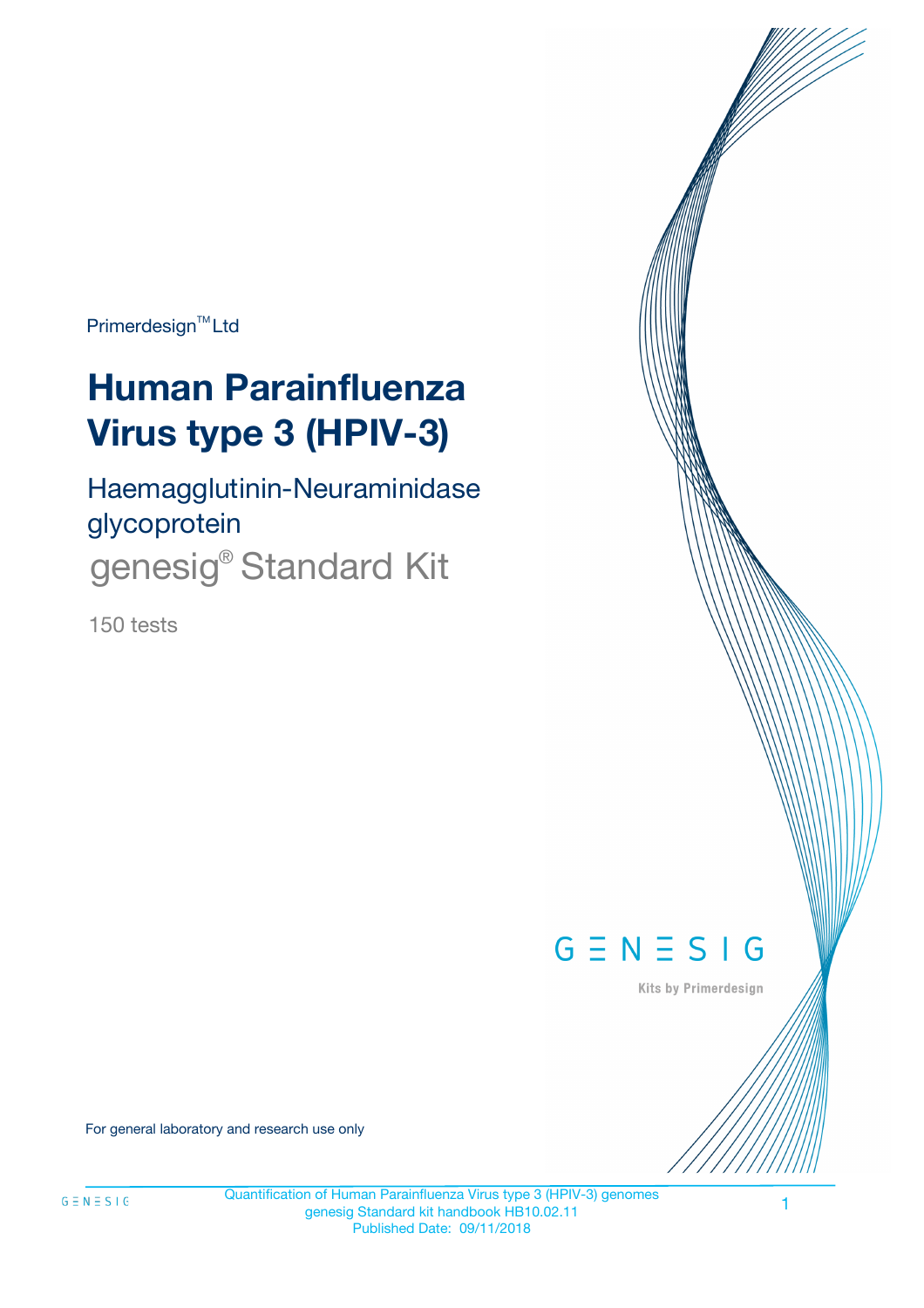## Introduction to Human Parainfluenza Virus type 3 (HPIV-3)

Human parainfluenza viruses (HPIVs) are a group of four distinct serotypes of single-stranded RNA viruses belonging to the paramyxovirus family. They are the second most common cause of lower respiratory tract infection in younger children. Repeated infection throughout the life of the host is not uncommon. Symptoms of later breakouts include upper respiratory tract illness as in a cold and sore throat. The incubation period of all four serotypes is 1 to 7 days. Parainfluenza viruses can be detected via cell culture, immunofluorescent microscopy, and PCR. Though no vaccines currently exist, research into vaccines for HHPIV-3, -2, and -3 is underway. Parainfluenza viruses last only a few hours in the environment and are inactivated by soap and water.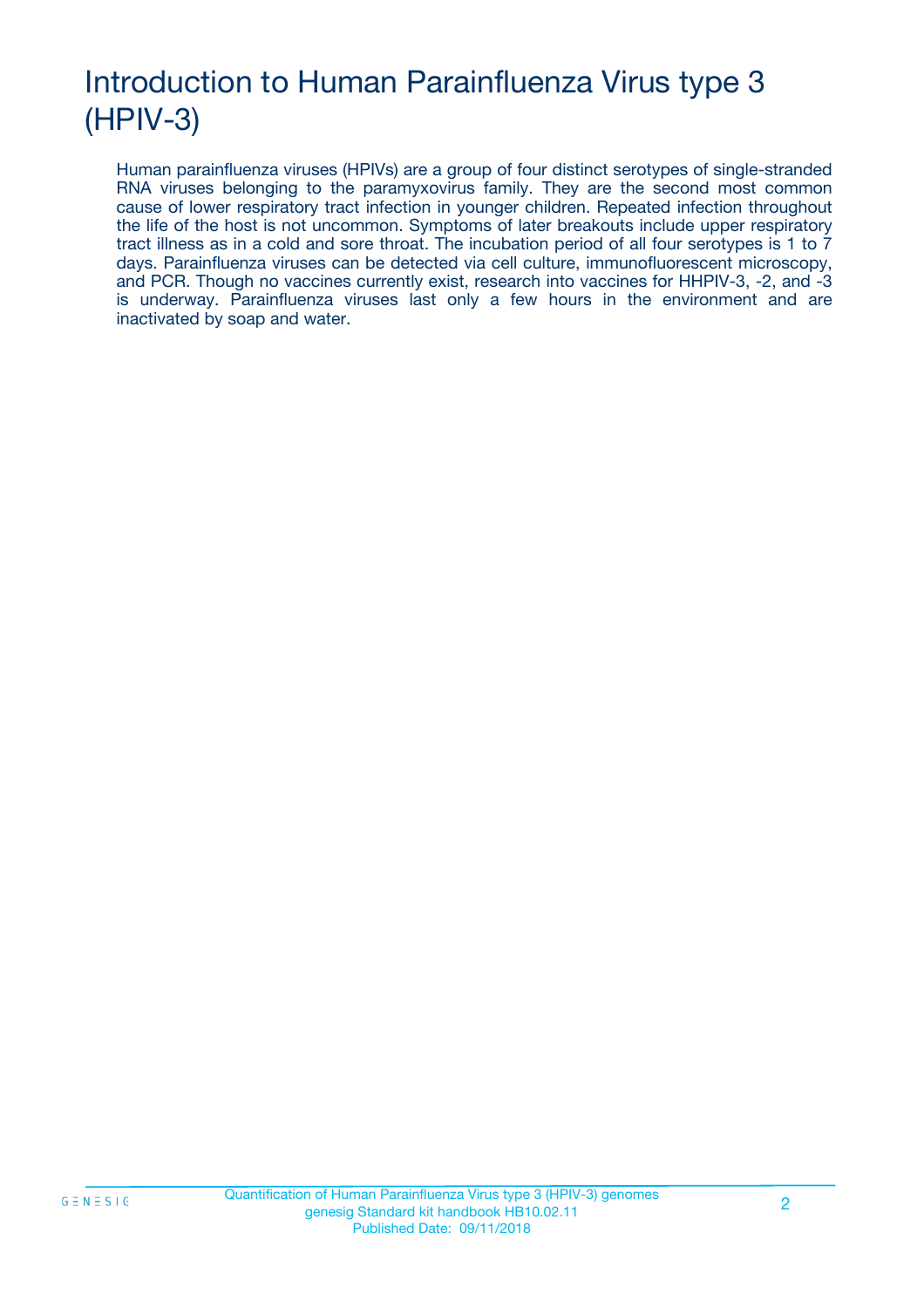## **Specificity**

The Primerdesign genesig Kit for Human Parainfluenza Virus type 3 (HPIV-3) (HPIV3) genomes is designed for the in vitro quantification of HPIV3 genomes. The kit is designed to have a broad detection profile. Specifically, the primers represent 100% homology with over 95% of the NCBI database reference sequences available at the time of design.

The dynamics of genetic variation means that new sequence information may become available after the initial design. Primerdesign periodically reviews the detection profiles of our kits and when required releases new versions.

The primers have 100% homology with over 95% of reference sequences in the NCBI database and therefore have a very broadest quantification profile. However, due to the inherent instability of RNA viral genomes, it is not possible guarantee quantification of all clinical isolates.

If you require further information, or have a specific question about the detection profile of this kit then please send an e.mail to enquiry@primerdesign.co.uk and our bioinformatics team will answer your question.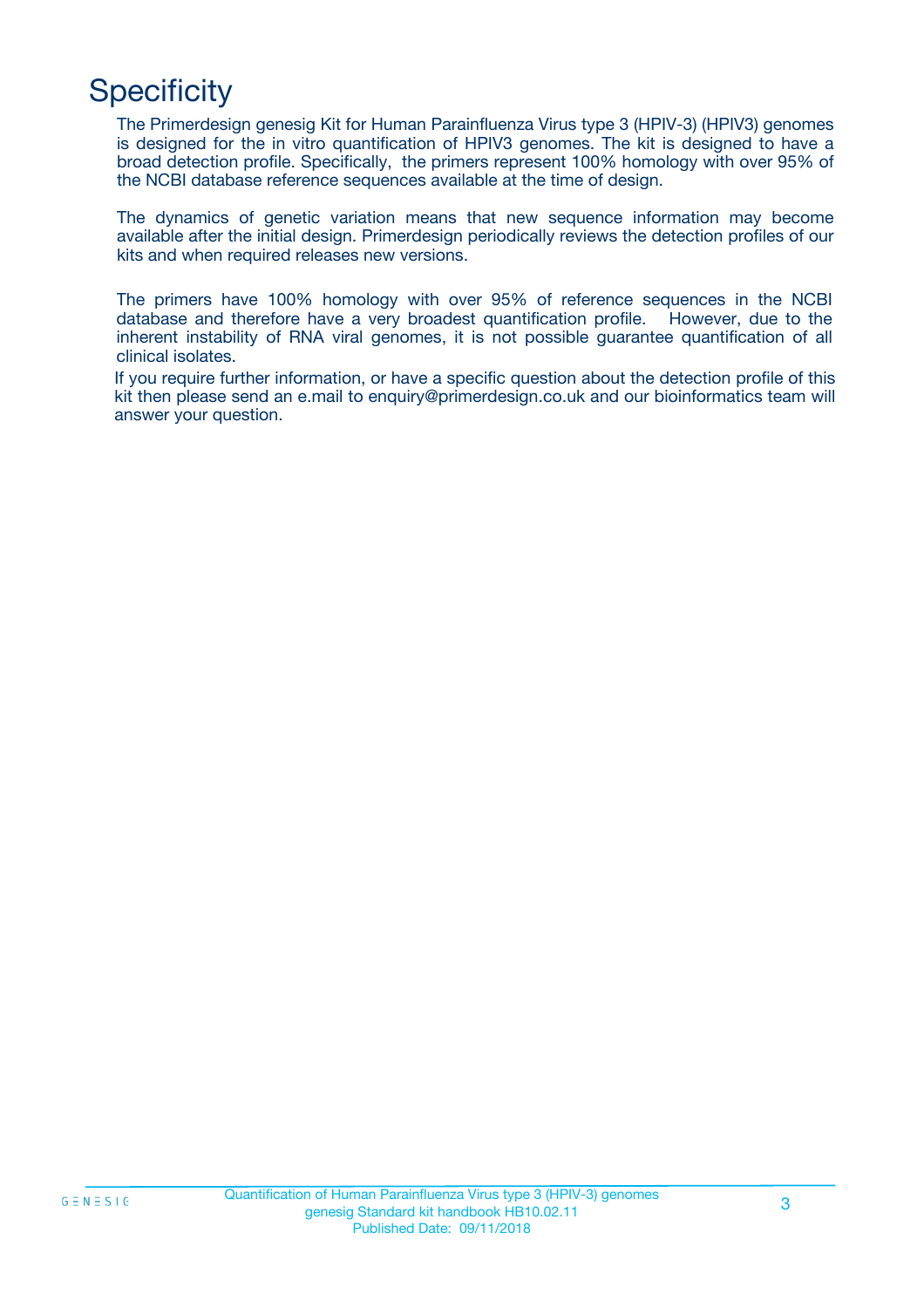### Kit contents

- **HPIV3 specific primer/probe mix (150 reactions BROWN)** FAM labelled
- **HPIV3 positive control template (for Standard curve RED)**
- **RNase/DNase free water (WHITE)** for resuspension of primer/probe mixes
- **Template preparation buffer (YELLOW)** for resuspension of positive control template and standard curve preparation

### **Reagents and equipment to be supplied by the user**

#### **Real-time PCR Instrument**

#### **Extraction kit**

This kit is recommended for use with genesig Easy DNA/RNA Extraction kit. However, it is designed to work well with all processes that yield high quality RNA and DNA with minimal PCR inhibitors.

**oasigTM lyophilised OneStep or Precision**®**PLUS OneStep 2X RT-qPCR Master Mix** Contains complete OneStep RT-qPCR master mix

**Pipettors and Tips**

**Vortex and centrifuge**

**Thin walled 1.5 ml PCR reaction tubes**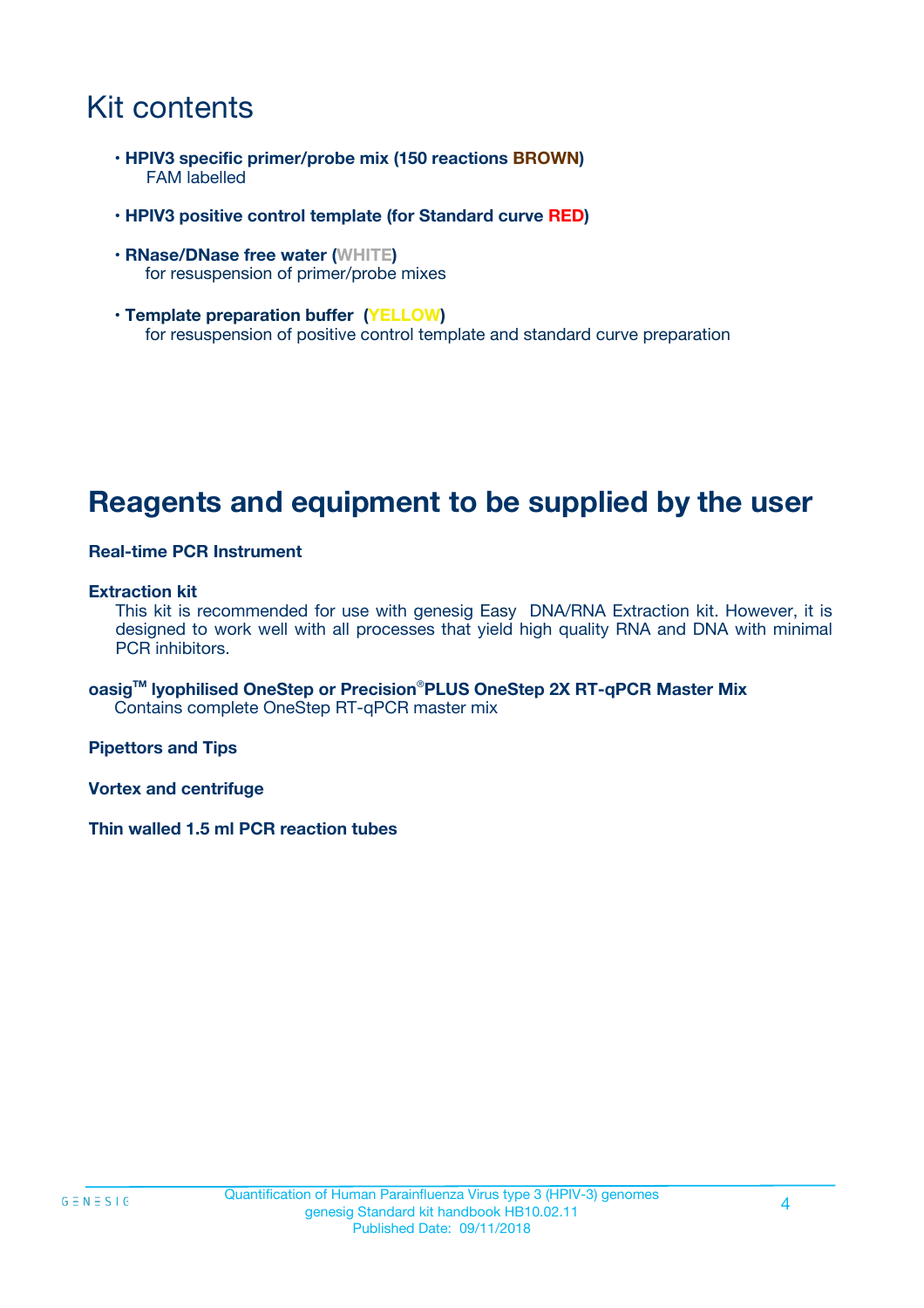### Kit storage and stability

This kit is stable at room temperature but should be stored at -20ºC on arrival. Once the lyophilised components have been resuspended they should not be exposed to temperatures above -20°C for longer than 30 minutes at a time and unnecessary repeated freeze/thawing should be avoided. The kit is stable for six months from the date of resuspension under these circumstances.

If a standard curve dilution series is prepared this can be stored frozen for an extended period. If you see any degradation in this serial dilution a fresh standard curve can be prepared from the positive control.

Primerdesign does not recommend using the kit after the expiry date stated on the pack.

### Suitable sample material

All kinds of sample material suited for PCR amplification can be used. Please ensure the samples are suitable in terms of purity, concentration, and RNA/DNA integrity. Always run at least one negative control with the samples. To prepare a negative-control, replace the template RNA sample with RNase/DNase free water.

### Dynamic range of test

Under optimal PCR conditions genesig HPIV3 detection kits have very high priming efficiencies of >95% and can detect less than 100 copies of target template.

### Notices and disclaimers

This product is developed, designed and sold for research purposes only. It is not intended for human diagnostic or drug purposes or to be administered to humans unless clearly expressed for that purpose by the Food and Drug Administration in the USA or the appropriate regulatory authorities in the country of use. During the warranty period Primerdesign genesig detection kits allow precise and reproducible data recovery combined with excellent sensitivity. For data obtained by violation to the general GLP guidelines and the manufacturer's recommendations the right to claim under guarantee is expired. PCR is a proprietary technology covered by several US and foreign patents. These patents are owned by Roche Molecular Systems Inc. and have been sub-licensed by PE Corporation in certain fields. Depending on your specific application you may need a license from Roche or PE to practice PCR. Additional information on purchasing licenses to practice the PCR process may be obtained by contacting the Director of Licensing at Roche Molecular Systems, 1145 Atlantic Avenue, Alameda, CA 94501 or Applied Biosystems business group of the Applera Corporation, 850 Lincoln Centre Drive, Foster City, CA 94404. In addition, the 5' nuclease assay and other homogeneous amplification methods used in connection with the PCR process may be covered by U.S. Patents 5,210,015 and 5,487,972, owned by Roche Molecular Systems, Inc, and by U.S. Patent 5,538,848, owned by The Perkin-Elmer Corporation.

### Trademarks

Primerdesign™ is a trademark of Primerdesign Ltd.

genesig $^\circledR$  is a registered trademark of Primerdesign Ltd.

The PCR process is covered by US Patents 4,683,195, and 4,683,202 and foreign equivalents owned by Hoffmann-La Roche AG. BI, ABI PRISM® GeneAmp® and MicroAmp® are registered trademarks of the Applera Genomics (Applied Biosystems Corporation). BIOMEK® is a registered trademark of Beckman Instruments, Inc.; iCycler™ is a registered trademark of Bio-Rad Laboratories, Rotor-Gene is a trademark of Corbett Research. LightCycler™ is a registered trademark of the Idaho Technology Inc. GeneAmp®, TaqMan® and AmpliTaqGold® are registered trademarks of Roche Molecular Systems, Inc., The purchase of the Primerdesign™ reagents cannot be construed as an authorization or implicit license to practice PCR under any patents held by Hoffmann-LaRoche Inc.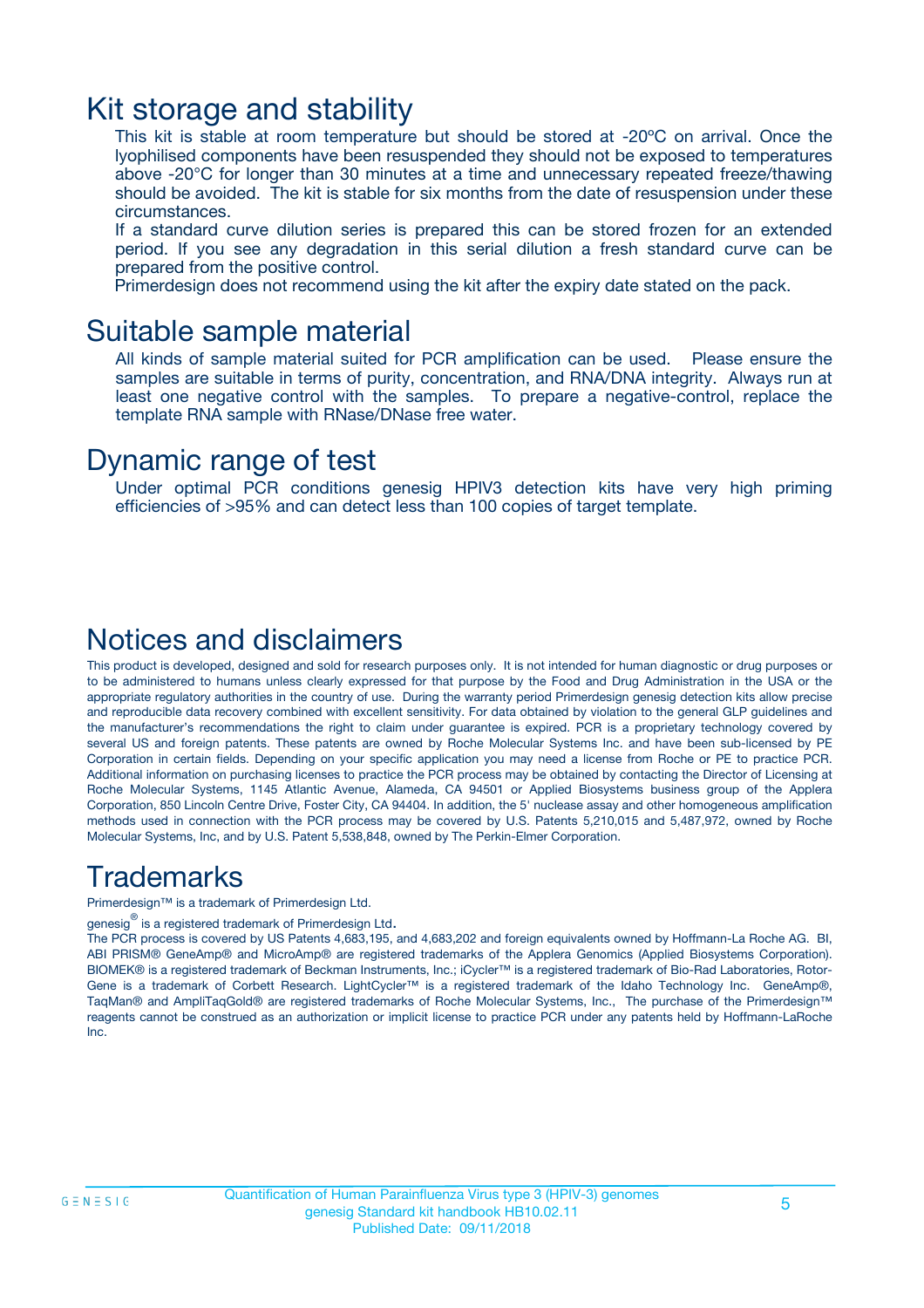## Principles of the test

#### **Real-time PCR**

A HPIV3 specific primer and probe mix is provided and this can be detected through the FAM channel.

The primer and probe mix provided exploits the so-called TaqMan® principle. During PCR amplification, forward and reverse primers hybridize to the HPIV3 cDNA. A fluorogenic probe is included in the same reaction mixture which consists of a DNA probe labeled with a 5`-dye and a 3`-quencher. During PCR amplification, the probe is cleaved and the reporter dye and quencher are separated. The resulting increase in fluorescence can be detected on a range of qPCR platforms.

#### **Positive control**

For copy number determination and as a positive control for the PCR set up, the kit contains a positive control template. This can be used to generate a standard curve of HPIV3 copy number / Cq value. Alternatively the positive control can be used at a single dilution where full quantitative analysis of the samples is not required. Each time the kit is used, at least one positive control reaction must be included in the run. A positive result indicates that the primers and probes for detecting the target HPIV3 gene worked properly in that particular experimental scenario. If a negative result is obtained the test results are invalid and must be repeated. Care should be taken to ensure that the positive control does not contaminate any other kit component which would lead to false-positive results. This can be achieved by handling this component in a Post PCR environment. Care should also be taken to avoid cross-contamination of other samples when adding the positive control to the run. This can be avoided by sealing all other samples and negative controls before pipetting the positive control into the positive control well.

#### **Negative control**

To validate any positive findings a negative control reaction should be included every time the kit is used. For this reaction the RNase/DNase free water should be used instead of template. A negative result indicates that the reagents have not become contaminated while setting up the run.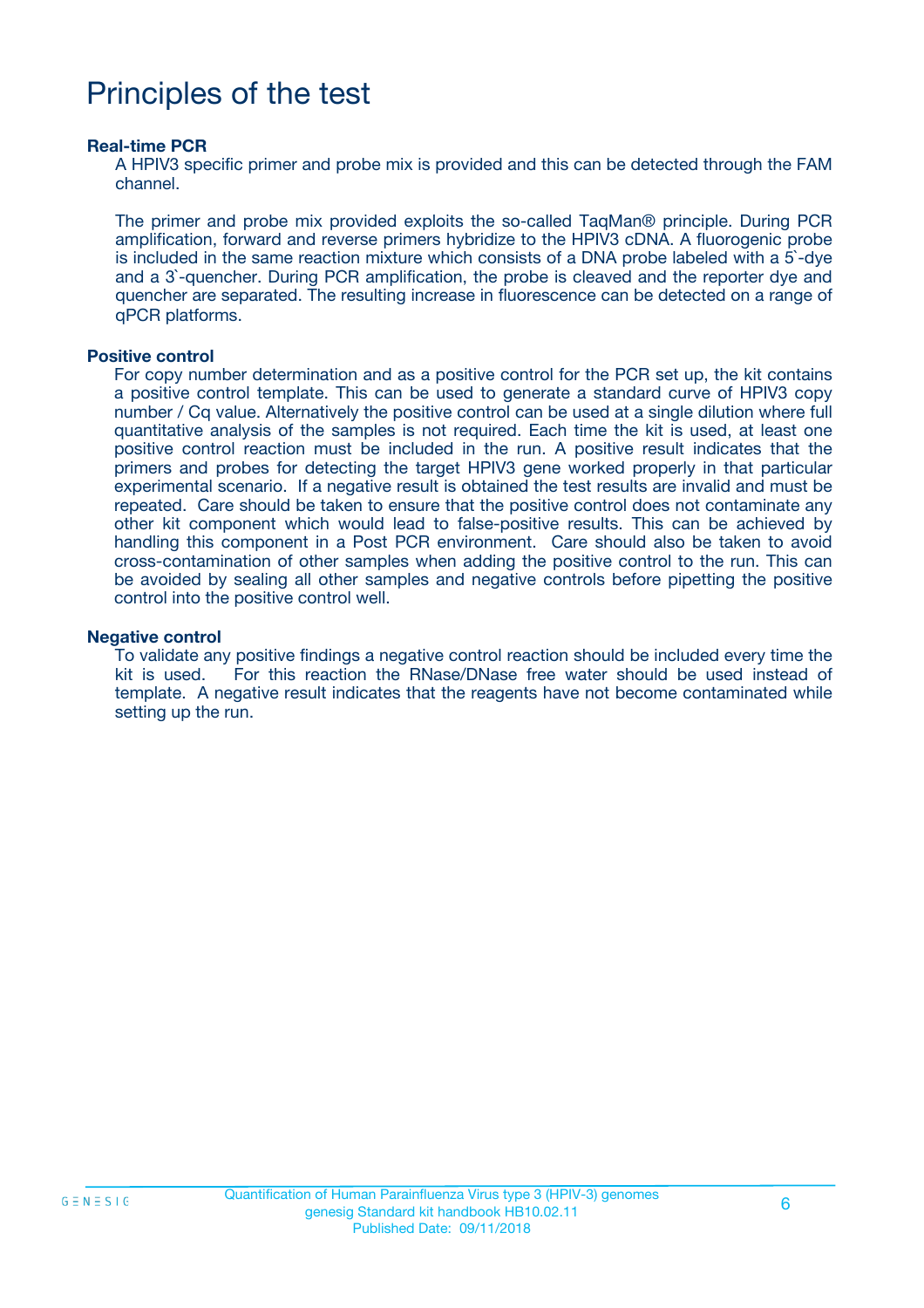### Resuspension protocol

To minimize the risk of contamination with foreign DNA, we recommend that all pipetting be performed in a PCR clean environment. Ideally this would be a designated PCR lab or PCR cabinet. Filter tips are recommended for all pipetting steps.

#### **1. Pulse-spin each tube in a centrifuge before opening.**

This will ensure lyophilised primer and probe mix is in the base of the tube and is not spilt upon opening the tube.

#### **2. Resuspend the kit components in the RNase/DNase free water supplied, according to the table below:**

To ensure complete resuspension, vortex each tube thoroughly.

| Component - resuspend in water | <b>Volume</b> |
|--------------------------------|---------------|
| <b>Pre-PCR pack</b>            |               |
| HPIV3 primer/probe mix (BROWN) | $165$ $\mu$   |

#### **3. Resuspend the positive control template in the template preparation buffer supplied, according to the table below:**

To ensure complete resuspension, vortex the tube thoroughly.

| Component - resuspend in template preparation buffer |          |  |
|------------------------------------------------------|----------|--|
| <b>Post-PCR heat-sealed foil</b>                     |          |  |
| HPIV3 Positive Control Template (RED) *              | ่ 500 µl |  |

\* This component contains high copy number template and is a VERY significant contamination risk. It must be opened and handled in a separate laboratory environment, away from the other components.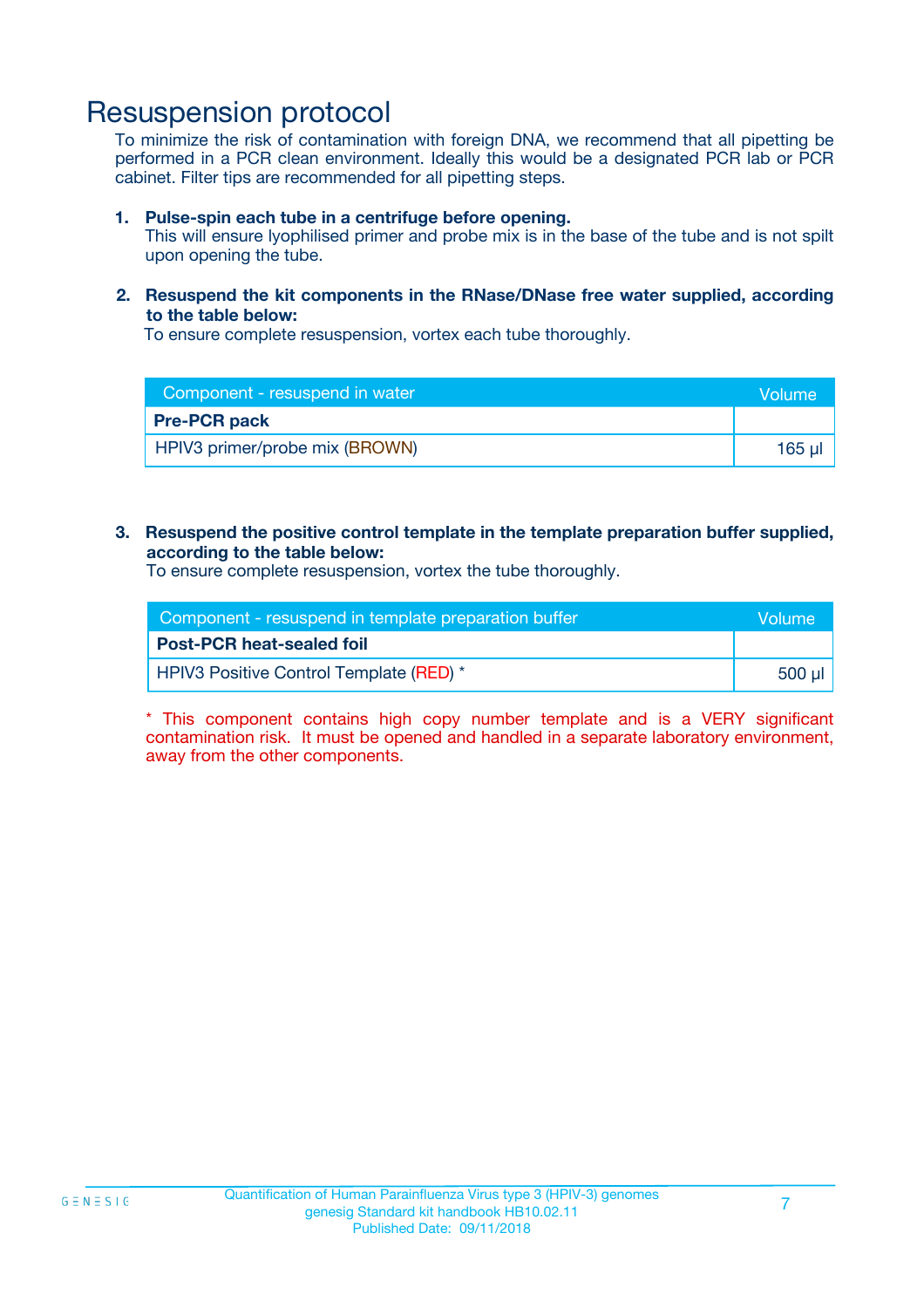### OneStep RT-qPCR detection protocol

A OneStep approach combining the reverse transcription and amplification in a single closed tube is the preferred method. If, however, a two step approach is required see page 10.

#### **For optimum performance and sensitivity.**

All pipetting steps and experimental plate set up should be performed on ice. After the plate is poured proceed immediately to the OneStep amplification protocol. Prolonged incubation of reaction mixes at room temperature can lead to PCR artifacts that reduce the sensitivity of detection.

**1. For each RNA sample prepare a reaction mix according to the table below:** Include sufficient reactions for positive and negative controls.

| Component                                                    | Volume   |
|--------------------------------------------------------------|----------|
| oasig OneStep or PrecisionPLUS OneStep 2X RT-qPCR Master Mix | $10 \mu$ |
| HPIV3 primer/probe mix (BROWN)                               | 1 µl     |
| <b>RNase/DNase free water (WHITE)</b>                        | $4 \mu$  |
| <b>Final Volume</b>                                          | $15$ µ   |

- **2. Pipette 15µl of this mix into each well according to your qPCR experimental plate set up.**
- **3. Pipette 5µl of RNA template into each well, according to your experimental plate set up.**

For negative control wells use 5µl of RNase/DNase free water. The final volume in each well is 20ul.

**4. If a standard curve is included for quantitative analysis prepare a reaction mix according to the table below:**

| Component                                                    | Volume |
|--------------------------------------------------------------|--------|
| oasig OneStep or PrecisionPLUS OneStep 2X RT-qPCR Master Mix | 10 µl  |
| HPIV3 primer/probe mix (BROWN)                               | 1 µl   |
| <b>RNase/DNase free water (WHITE)</b>                        | 4 µl   |
| <b>Final Volume</b>                                          | 15 ul  |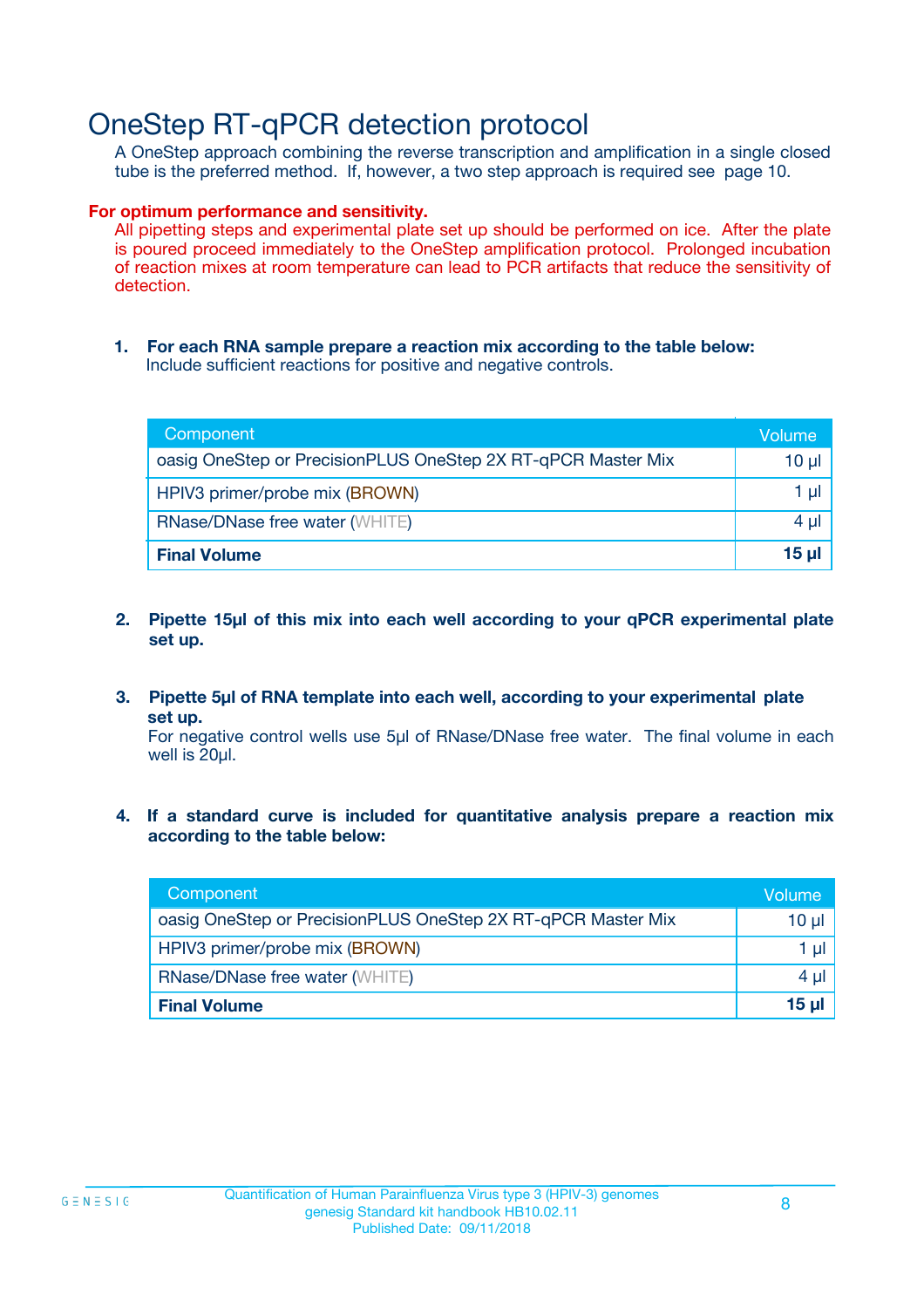#### **5. Preparation of standard curve dilution series**

- 1) Pipette 90µl of template preparation buffer into 5 tubes and label 2-6
- 2) Pipette 10µl of Positive Control Template (RED) into tube 2
- 3) Vortex thoroughly
- 4) Change pipette tip and pipette 10µl from tube 2 into tube 3
- 5) Vortex thoroughly

Repeat steps 4 and 5 to complete the dilution series

| <b>Standard Curve</b>         | <b>Copy Number</b>     |
|-------------------------------|------------------------|
| Tube 1 Positive control (RED) | $2 \times 10^5$ per µl |
| Tube 2                        | $2 \times 10^4$ per µl |
| Tube 3                        | $2 \times 10^3$ per µl |
| Tube 4                        | $2 \times 10^2$ per µl |
| Tube 5                        | 20 per $\mu$           |
| Tube 6                        | 2 per µl               |

**6. Pipette 5µl of standard template into each well for the standard curve according to your plate set up**

The final volume in each well is 20ul.

## OneStep RT-qPCR amplification protocol

Amplification conditions using oasig OneStep or PrecisionPLUS OneStep 2X RT-qPCR Master Mix.

|             | <b>Step</b>                  | <b>Time</b>      | <b>Temp</b>    |
|-------------|------------------------------|------------------|----------------|
|             | <b>Reverse Transcription</b> | $10 \text{ min}$ | 55 °C          |
|             | Enzyme activation            | 2 min            | $95^{\circ}$ C |
| Cycling x50 | Denaturation                 | 10 <sub>s</sub>  | $95^{\circ}$ C |
|             | <b>DATA COLLECTION *</b>     | 60 s             | $60^{\circ}$ C |

\* Fluorogenic data should be collected during this step through the FAM channel